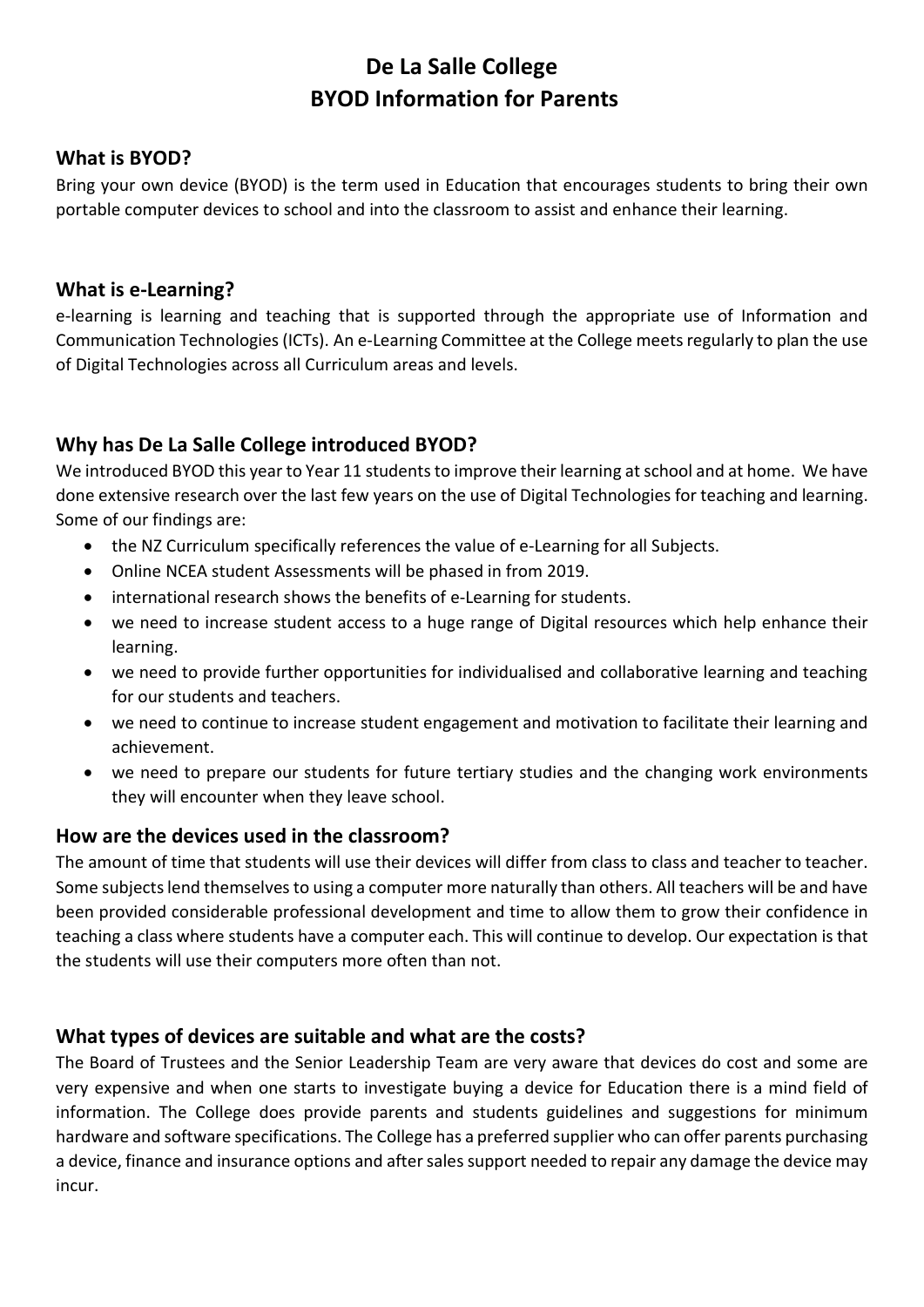#### What are the minimum Hardware and software specifications needed to connect devices to the School's Computer Network?

| <b>Minimum Hardware Specifications for Laptops</b>                                             |
|------------------------------------------------------------------------------------------------|
| 11-inch screen ideally touch screen                                                            |
| 4GB RAM memory ideally 8GB                                                                     |
| 128 GB Hard Drive Ideally Solid State (SSD) to reduce risk of damage                           |
| Wi-Fi: 802.11n ideally 802.11ac                                                                |
| Keyboard and trackpad (mouse)                                                                  |
| Battery capable of running 6 hours                                                             |
| AC Power adapter/charger                                                                       |
| 2 USB Ports                                                                                    |
| Audio out (for headphones)                                                                     |
| Weight (low as possible)                                                                       |
| <b>Suggested Extras</b>                                                                        |
| Upgrade to 2-3-year warranty to include battery replacement                                    |
| Carry bag / protective case will help with daily use                                           |
| USB Pen Drive / Headphone                                                                      |
| <b>Other considerations</b>                                                                    |
| Ensure you insure the device either through household contents policy or a new separate policy |
| (recommended as excess is lower)                                                               |
| Increased memory will result in smoother running devices                                       |
| <b>School's Recommended Device</b>                                                             |

Acer Travelmate B118 Spin

### Minimum Software Specifications for Laptops

All student devices must have Microsoft Windows 10 Operating System pre-loaded. We have Microsoft Office 365 licence which enables all of our students to access Student Advantage which is a free Microsoft Office package for students. Students will be able to access their class learning resources from any device, anytime and anywhere. They will get a school email address, online access to Microsoft Products and 1TB online storage space.